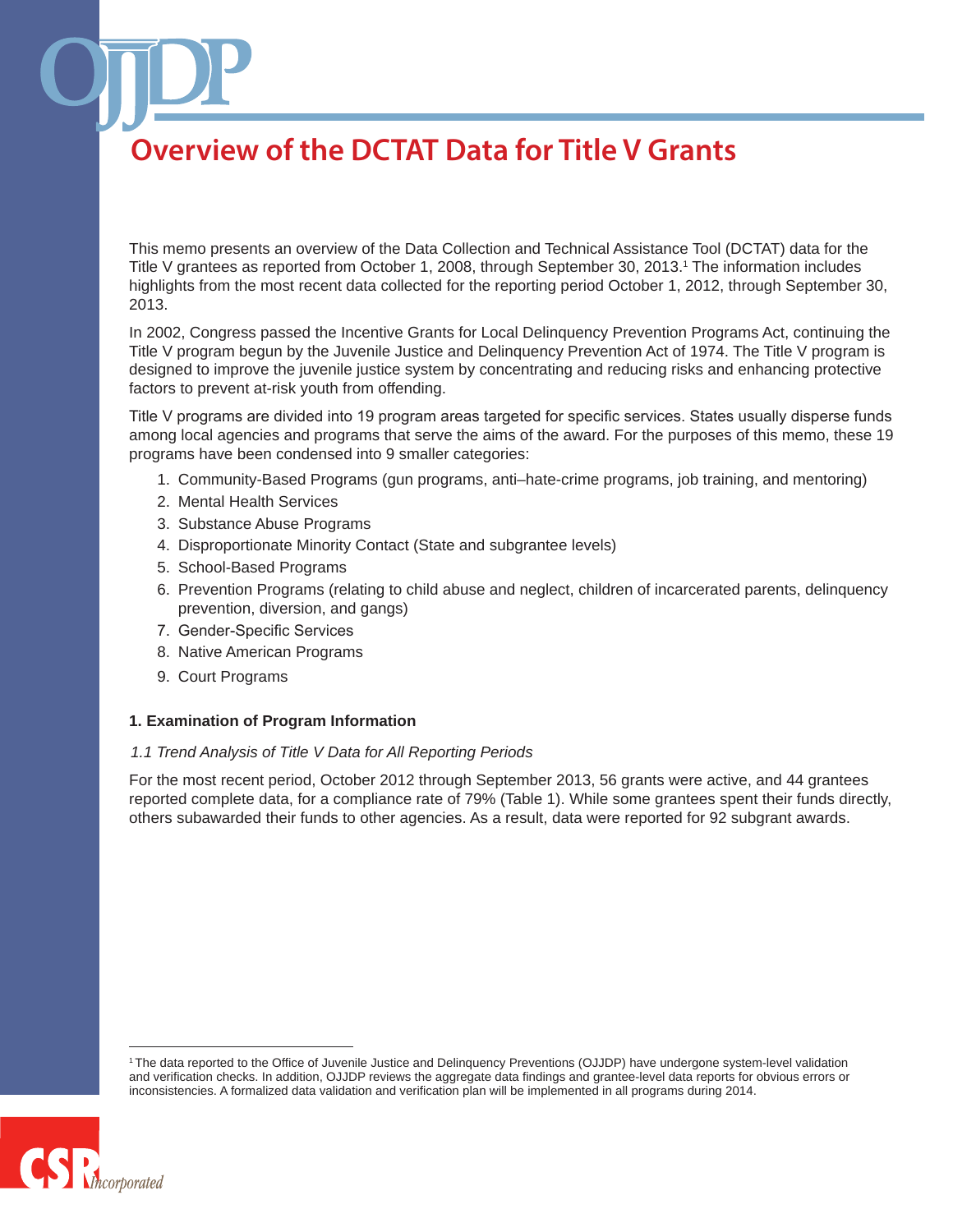The numbers reported in Table 1 do not include subrecipients. However, data on subrecipients are included in Tables 2–7 and Figures 1–4.

|                               | <b>Status</b>      |             |                 |       |
|-------------------------------|--------------------|-------------|-----------------|-------|
| <b>Data Reporting Periods</b> | <b>Not Started</b> | In Progress | <b>Complete</b> | Total |
| Oct. 2008-Sept. 2009          | $\overline{2}$     |             | 53              | 56    |
| Oct. 2009-Sept. 2010          | 2                  | 1           | 53              | 56    |
| Oct. 2010–Sept. 2011          | $\mathbf 1$        | $\Omega$    | 55              | 56    |
| Oct. 2011-Sept. 2012          | $\Omega$           | 1           | 55              | 56    |
| Oct. 2012-Sept. 2013          | 9                  | 3           | 44              | 56    |
| Total                         | 17                 | 8           | 255             | 280   |

### **Table 1. Status of Grantee Reporting by Period**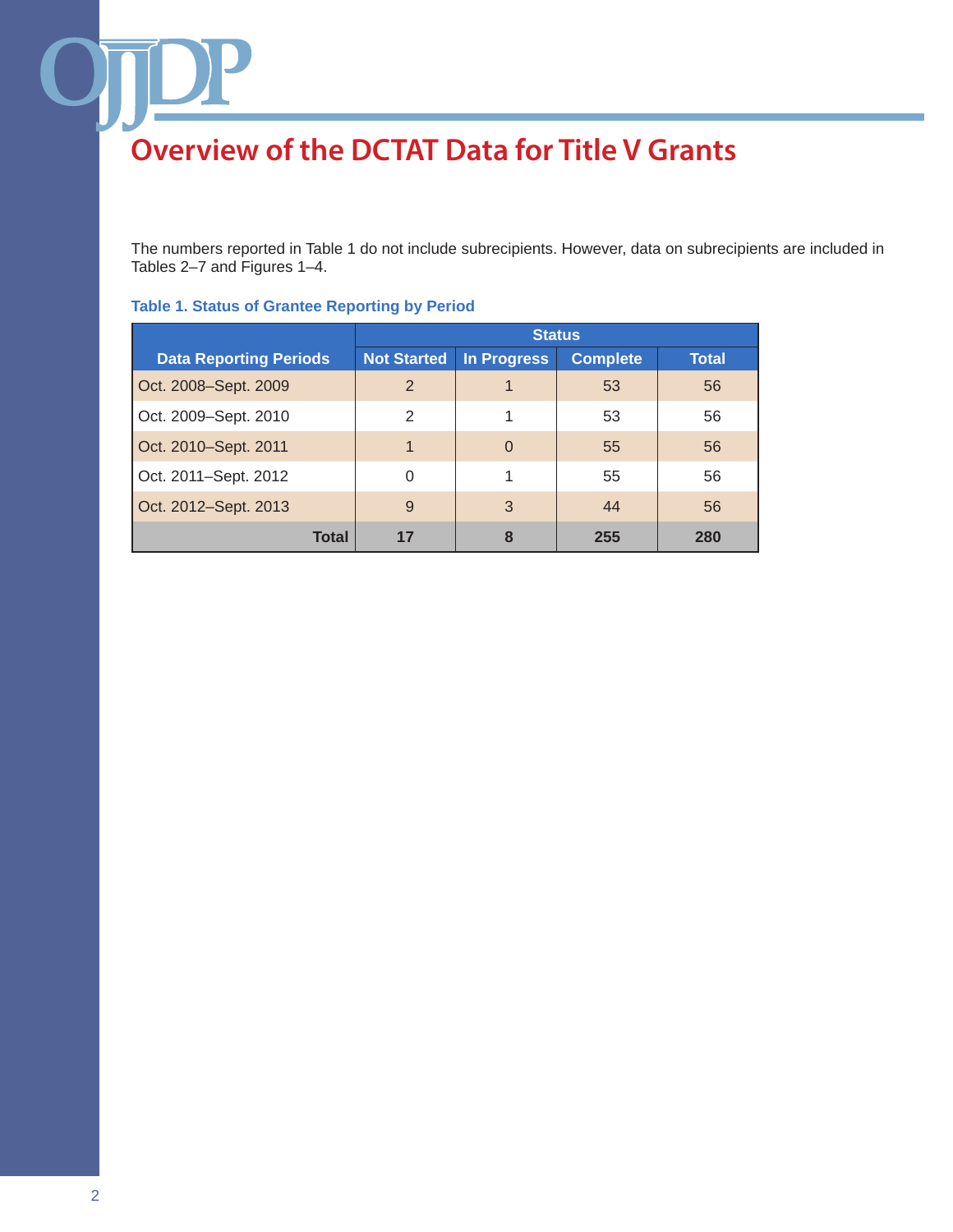Over the reporting periods, the number of grantees providing data for the different program areas has varied. The largest number of grantees reported data under the Prevention Programs subcategory, which includes the purpose areas of child abuse and neglect, children of incarcerated parents, delinquency prevention, diversion, and gangs (Figure 1). However, this number has steadily decreased since the October 2008–September 2009 reporting period. This decline can be attributed to the overall decrease in Title V funding.

### **Figure 1. Awards by Program Area Across Reporting Periods**

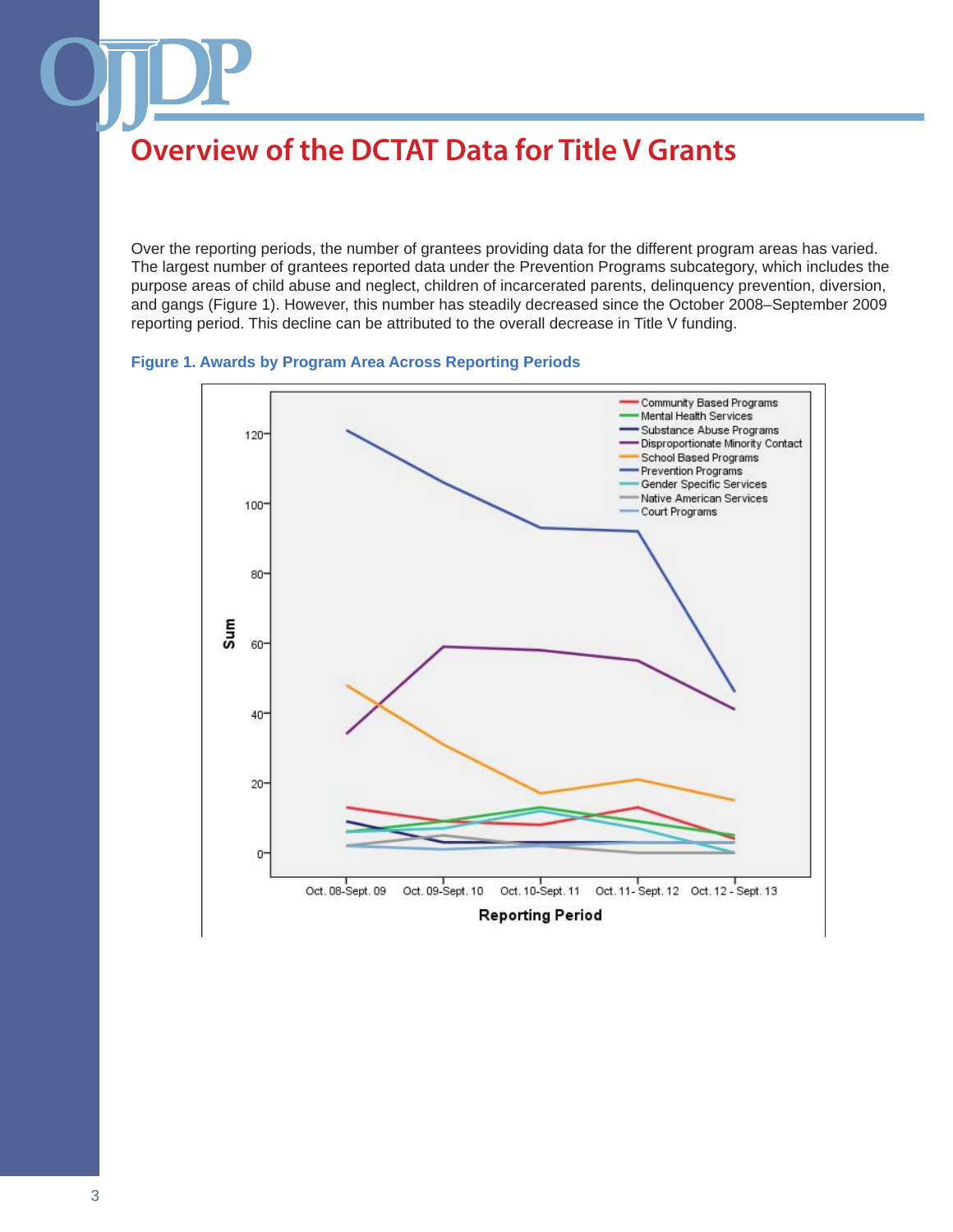Figure 2 shows the number of subgrants by Federal Fiscal Year (FFY). During October 2012–September 2013, the most subgrants ( $n = 45$ ) were made from FFY 2010 funding.



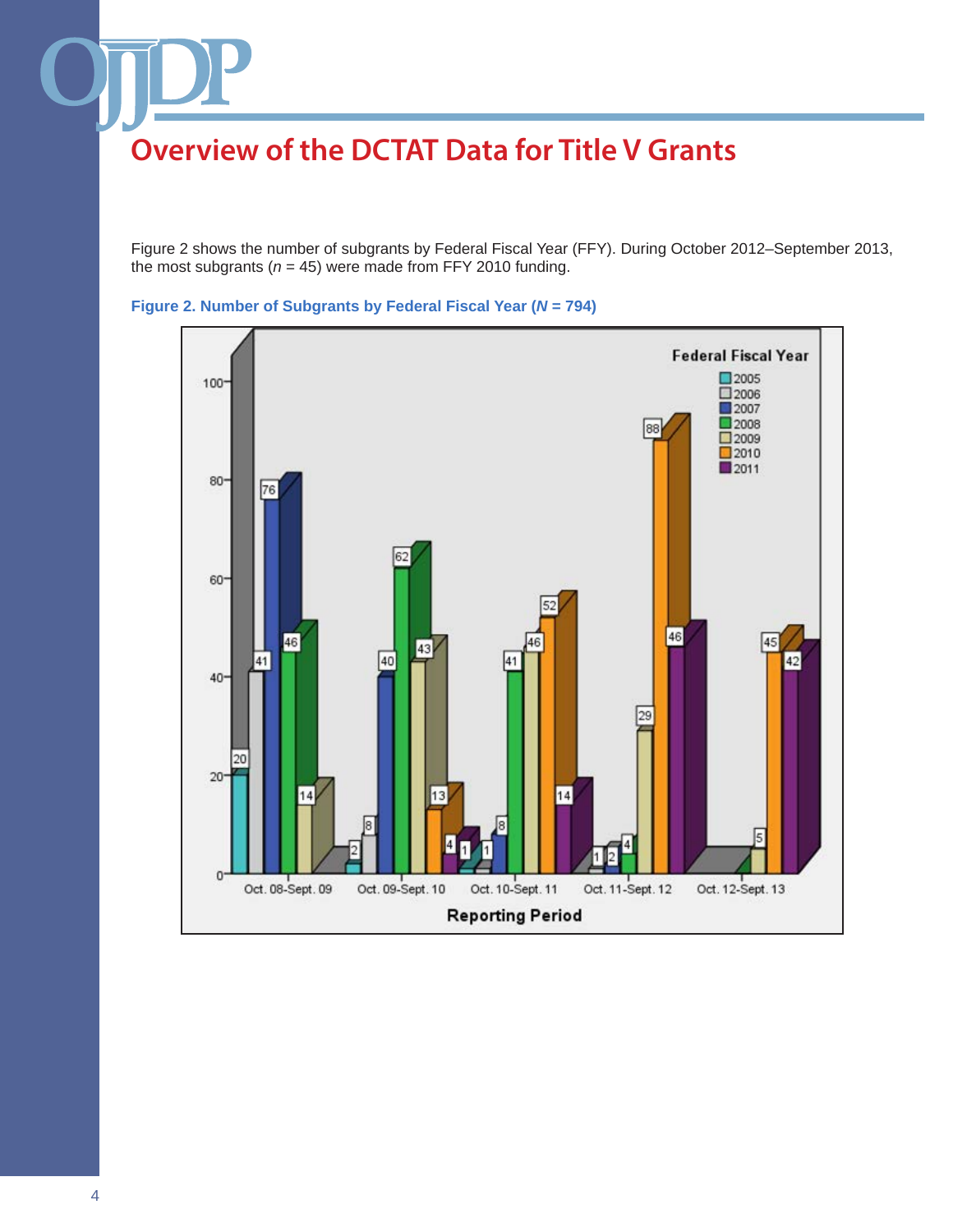Table 2 presents the total award amount by FFY. During October 2012–September 2013, the largest funding amount for Title V, \$3,100,498, came from FFY 2010. Grantees use funds to implement a number of prevention and intervention programs. The past four reporting periods saw a significant decline in the total award amount; the largest amount was in October 2011–September 2012 (Table 2).

|            | <b>Data Collection Period</b> |                  |                  |                  |                  |
|------------|-------------------------------|------------------|------------------|------------------|------------------|
| <b>FFY</b> | Oct. 08-Sept. 09              | Oct. 09-Sept. 10 | Oct. 10-Sept. 11 | Oct. 11-Sept. 12 | Oct. 12-Sept. 13 |
| 2005       | \$<br>4,343,000               | 422,000<br>\$    | \$<br>211,000    | \$<br>0          | \$<br>0          |
| 2006       | 2,074,728                     | 404,250          | 18,750           | 18,750           | 0                |
| 2007       | 10,421,576                    | 5,706,438        | 602,000          | 150,500          | 0                |
| 2008       | 2,036,619                     | 2,922,479        | 1,583,889        | 193,440          | 48,360           |
| 2009       | 443,690                       | 1,389,670        | 1,414,786        | 912,493          | 301,374          |
| 2010       | $\overline{0}$                | 1,104,285        | 4,141,196        | 6,371,039        | 3,100,498        |
| 2011       | 0                             | 125,000          | 275,000          | 1,475,000        | 2,387,500        |
| 2012       | $\overline{0}$                | $\Omega$         | $\Omega$         | 0                | $\Omega$         |

### **Table 2. Total Award Amount by Federal Fiscal Year (Dollars)**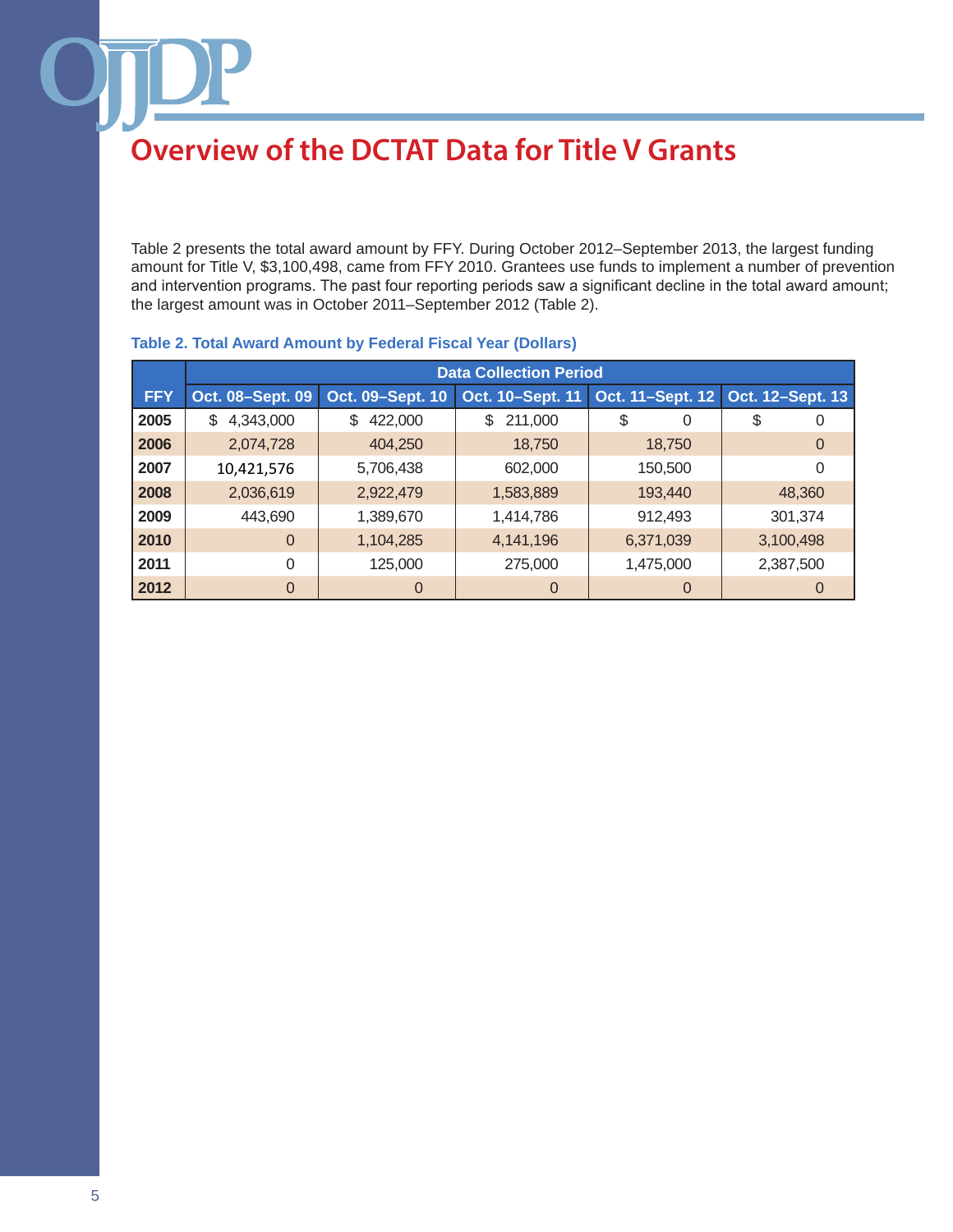Table 3 presents an aggregate of demographic data for the October 2012–September 2013 reporting period. More specifically, the numbers represent the population actually served by grantees through the Title V program. Targeted services include any approaches specifically designed to meet the needs of the population (e.g., gender-specific, culturally based, developmentally appropriate services).

### **Table 3. Target Population: October 2012–September 2013**

|                        | <b>Population</b>                          | <b>Grantees Serving Group</b><br><b>During Project Period</b> |
|------------------------|--------------------------------------------|---------------------------------------------------------------|
| <b>RACE/ETHNICITY</b>  | American Indian/Alaska Native              | 22                                                            |
|                        | Asian                                      | 17                                                            |
|                        | <b>Black/African American</b>              | 48                                                            |
|                        | Hispanic or Latino (of Any Race)           | 51                                                            |
|                        | Native Hawaiian and Other Pacific Islander | 13                                                            |
|                        | Other Race                                 | 21                                                            |
|                        | White/Caucasian                            | 39                                                            |
|                        | Youth Population Not Served Directly       | 25                                                            |
| <b>JUSTICE</b>         | At-Risk Population (No Prior Offense)      | 58                                                            |
|                        | First-Time Offenders                       | 23                                                            |
|                        | <b>Repeat Offenders</b>                    | 13                                                            |
|                        | Sex Offenders                              | 3                                                             |
|                        | <b>Status Offenders</b>                    | 11                                                            |
|                        | <b>Violent Offenders</b>                   | $\overline{7}$                                                |
|                        | Youth Population Not Served Directly       | 25                                                            |
| <b>GENDER</b>          | Male                                       | 66                                                            |
|                        | Female                                     | 66                                                            |
|                        | Youth Population Not Served Directly       | 25                                                            |
| <b>AGE</b>             | $0 - 10$                                   | 30                                                            |
|                        | $11 - 18$                                  | 62                                                            |
|                        | Over 18                                    | 13                                                            |
|                        | Youth Population Not Served Directly       | 25                                                            |
| <b>GEOGRAPHIC AREA</b> | Rural                                      | 43                                                            |
|                        | Suburban                                   | 30                                                            |
|                        | <b>Tribal</b>                              | 13                                                            |
|                        | Urban                                      | 28                                                            |
|                        | Youth Population Not Served Directly       | 25                                                            |
| <b>OTHER</b>           | <b>Mental Health</b>                       | 12                                                            |
|                        | <b>Substance Abuse</b>                     | 18                                                            |
|                        | Truant/Dropout                             | 18                                                            |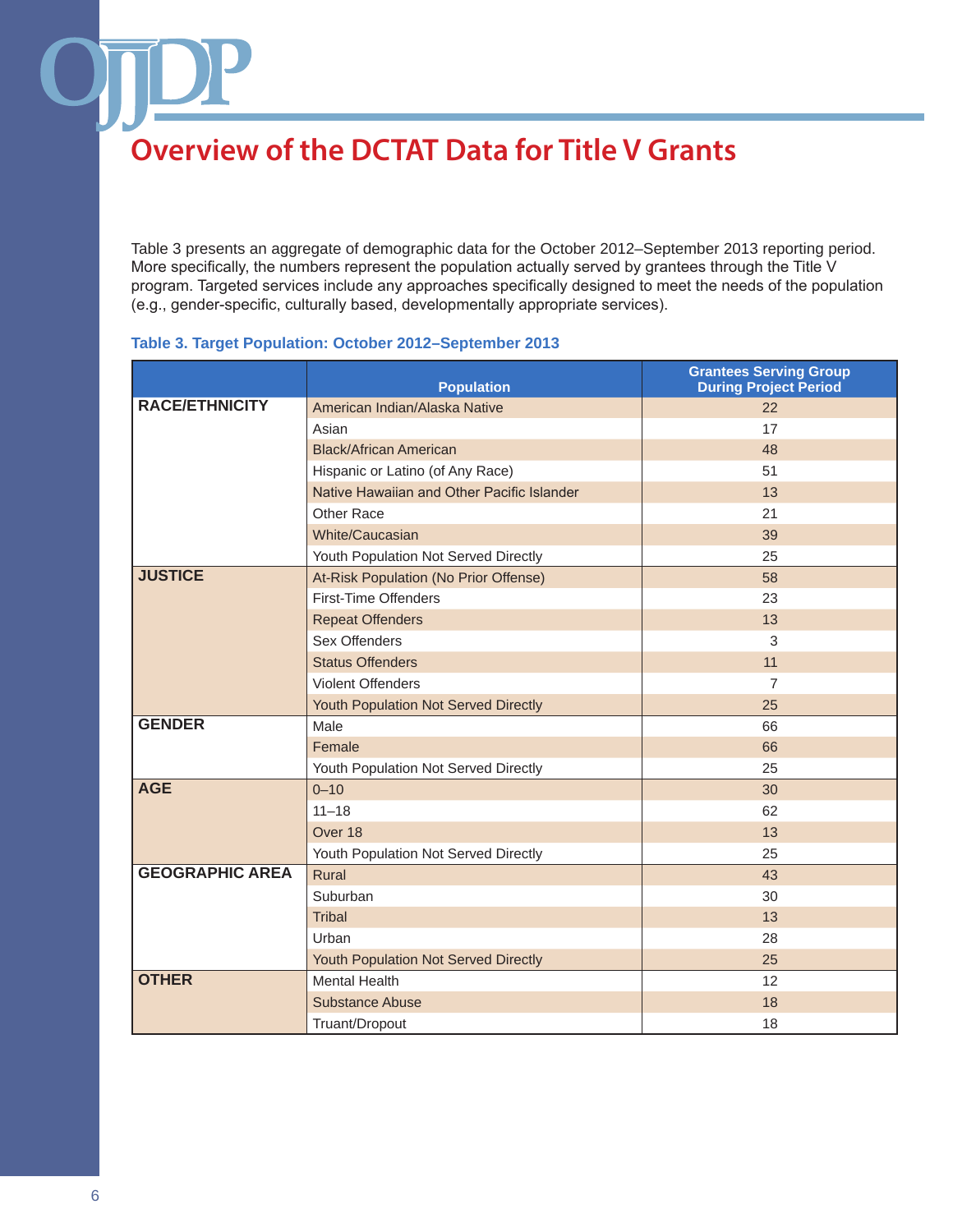### **2. Analysis of Core Measure Data from October 2012–September 2013**

#### *2.1 Analysis of Target Behaviors*

Targeted behaviors measure a positive change in behavior among program participants. Ideally, data are collected on the number of youth who demonstrate a positive change in a targeted behavior in each reporting period. Tables 4 and 5 show a list of measures for which grantees were required to evaluate performance and track data for certain target behaviors in each program category. The tables list both short-term (Table 4) and long-term (Table 5) percentages for the specified target behavior for all program categories for October 2012– September 2013. In all, 34,973 youth were served in various programs funded by the Title V grant. Of that number, about 93% completed the defined program requirements.

Table 4 shows that about 77% of the program youth exhibited a desired change in the targeted behavior.

| <b>Target Behavior</b>      | <b>Youth Receiving</b><br><b>Services for Target</b><br><b>Behavior</b> | <b>Youth with Noted</b><br><b>Behavioral Change</b> | <b>Percent of Youth with</b><br><b>Noted Behavioral</b><br><b>Change</b> |
|-----------------------------|-------------------------------------------------------------------------|-----------------------------------------------------|--------------------------------------------------------------------------|
| School Attendance           | 4.170                                                                   | 3.251                                               | 78                                                                       |
| <b>Antisocial Behavior</b>  | 657                                                                     | 501                                                 | 76                                                                       |
| <b>Family Relationships</b> | 540                                                                     | 347                                                 | 64                                                                       |
| <b>Substance Use</b>        | 2,932                                                                   | 2.273                                               | 78                                                                       |
| <b>Total</b>                | 8,299                                                                   | 6,372                                               | 77                                                                       |

#### **Table 4. Performance Measures Data (Short Term): October 2012–September 2013**

Table 5 lists long-term percentages for the specified target behavior for all program categories for October 2012–September 2013. Long-term outcomes are the ultimate outcomes desired for participants, recipients, the juvenile justice system, or the community. They are measured within 6–12 months after a youth leaves or completes the program. In all, 91% of program youth exhibited a desired change in the targeted behavior.

### **Table 5. Performance Measures Data (Long Term): October 2012–September 2013**

| <b>Target Behavior</b>      | <b>Youth Receiving</b><br><b>Services for Target</b><br><b>Behavior 6-12</b><br><b>Months Earlier</b> | <b>Youth with Noted</b><br><b>Behavioral Change</b> | <b>Percent of Youth with</b><br><b>Noted Behavioral</b><br>Change |
|-----------------------------|-------------------------------------------------------------------------------------------------------|-----------------------------------------------------|-------------------------------------------------------------------|
| <b>School Attendance</b>    | 62                                                                                                    | 46                                                  | 74                                                                |
| <b>Antisocial Behavior</b>  | 109                                                                                                   | 91                                                  | 83                                                                |
| <b>Family Relationships</b> | 68                                                                                                    | 61                                                  | 90                                                                |
| <b>Substance Use</b>        | 274                                                                                                   | 268                                                 | 98                                                                |
| <b>Total</b>                | 513                                                                                                   | 466                                                 | 91                                                                |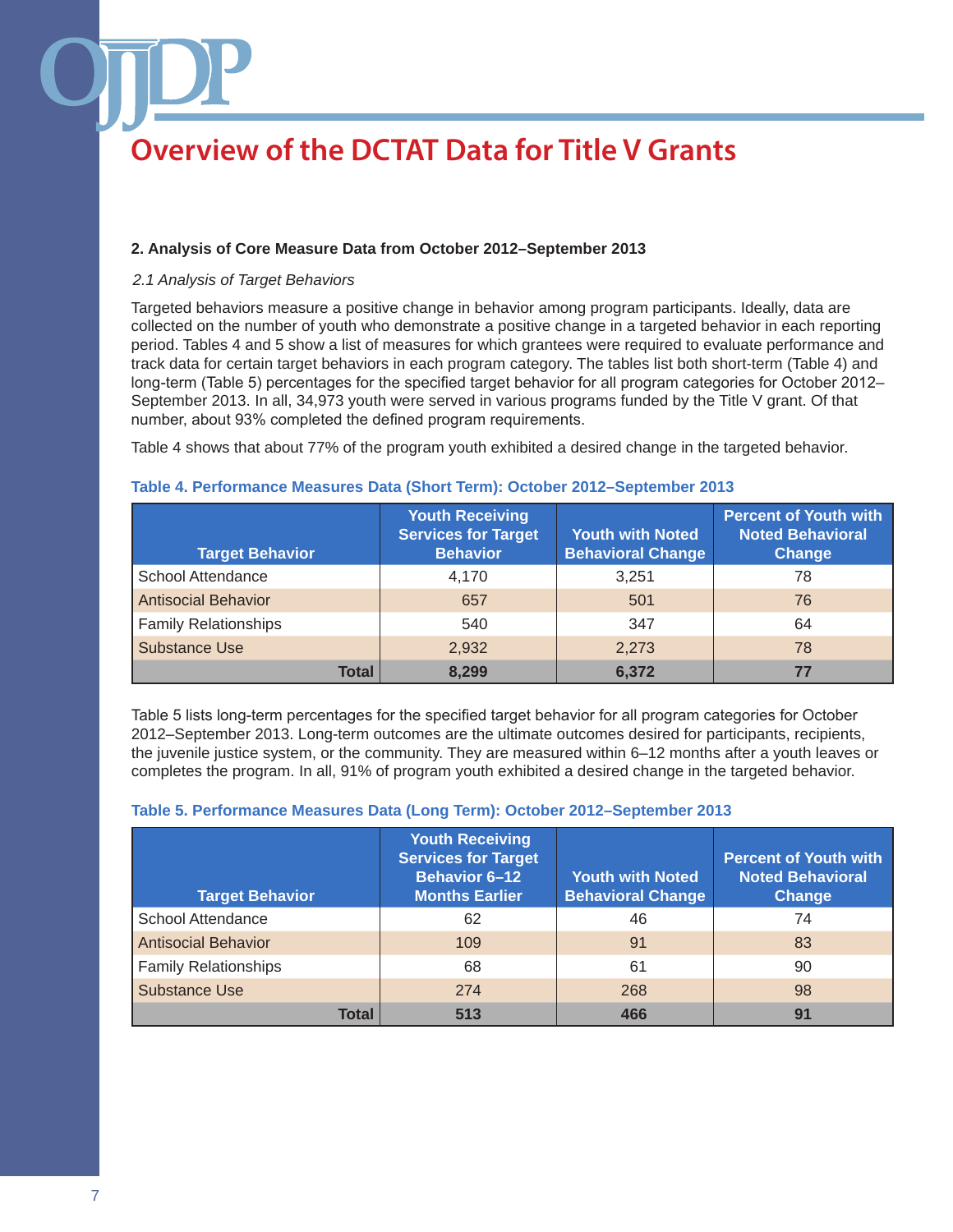### *2.2 Analysis of Evidence-Based Programs and/or Practices*

Evidence-based programs and practices include program models that have been shown, through rigorous evaluation and replication, to be effective at preventing or reducing juvenile delinquency or related risk factors. A significant number of programs funded through Formula Grants are implementing evidence-based programs and/or practices (Figure 3). From October 2012 to September 2013, 47% of grantees and subgrantees (*n* = 466) implemented evidence-based programs and/or practices.



**Figure 3. Programs Implementing Evidence-Based Programs and/or Practices (***N* **= 2,675)**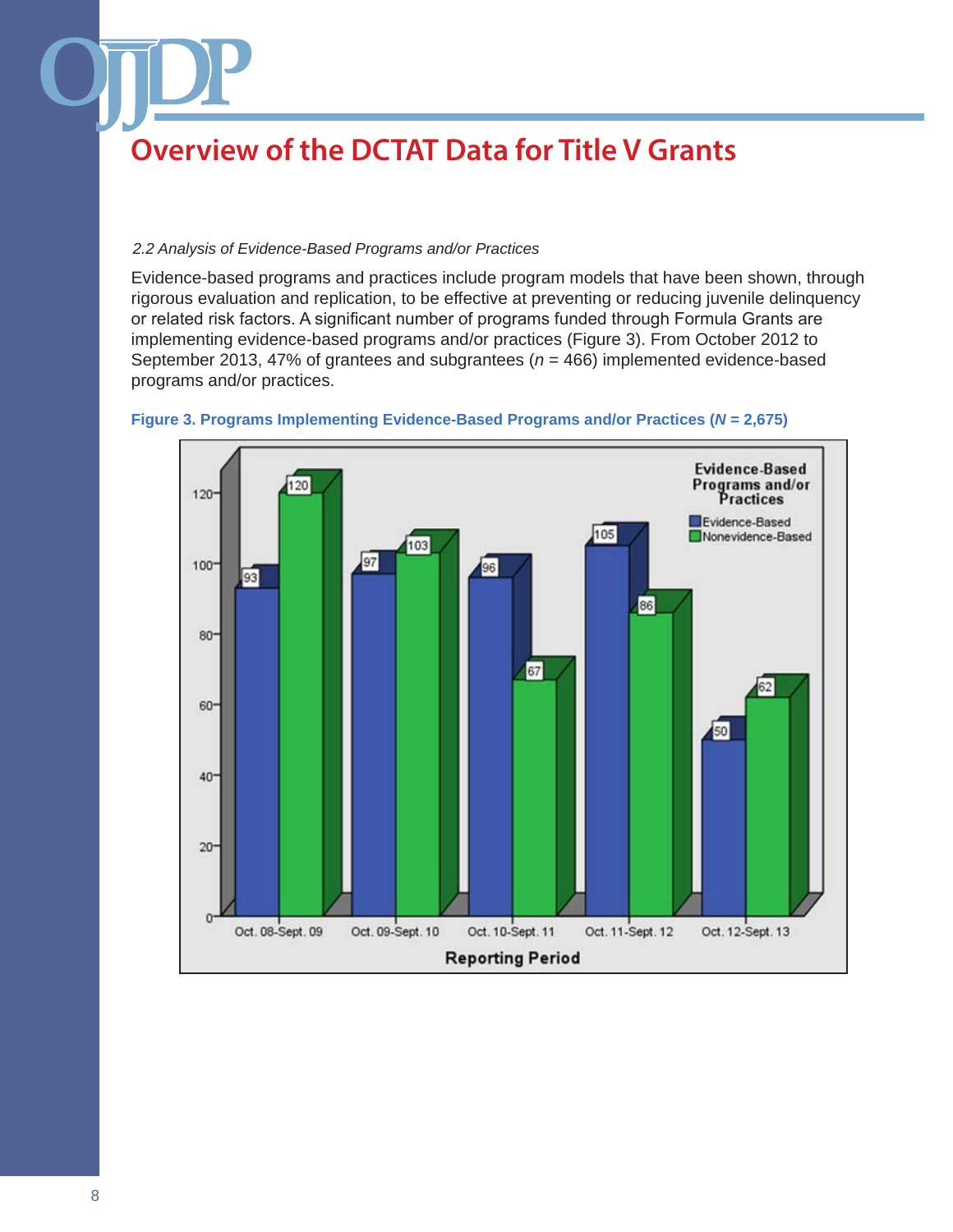Following an evidence-based model can positively influence program practices. One goal is that programs implementing these practices will take a more substantive approach to achieving desired changes in target behaviors.

To further illustrate this, Figure 4 shows the percentage of grantees reporting a desired change in the target behavior of school attendance, measured in the short term. In particular, these data compare subgrantee programs that use evidence-based programs or practices and those that do not. Overall, programs implementing evidence-based practices tend to report higher percentages of desired change in target behaviors (in this case, school attendance). Although in certain instances it may appear that nonevidencebased programs reported higher percentages, this is because fewer programs tracked their participants for the target behavior.



#### **Figure 4. Percentage Reporting Desired Change in School Attendance (Short-Term Data)2**

<sup>2</sup> There were no data points for school attendance measured over the long term in nonevidence-based programs. Therefore, it is not possible to create a meaningful comparative graph, because school attendance for nonevidence-based programs is 0 (zero).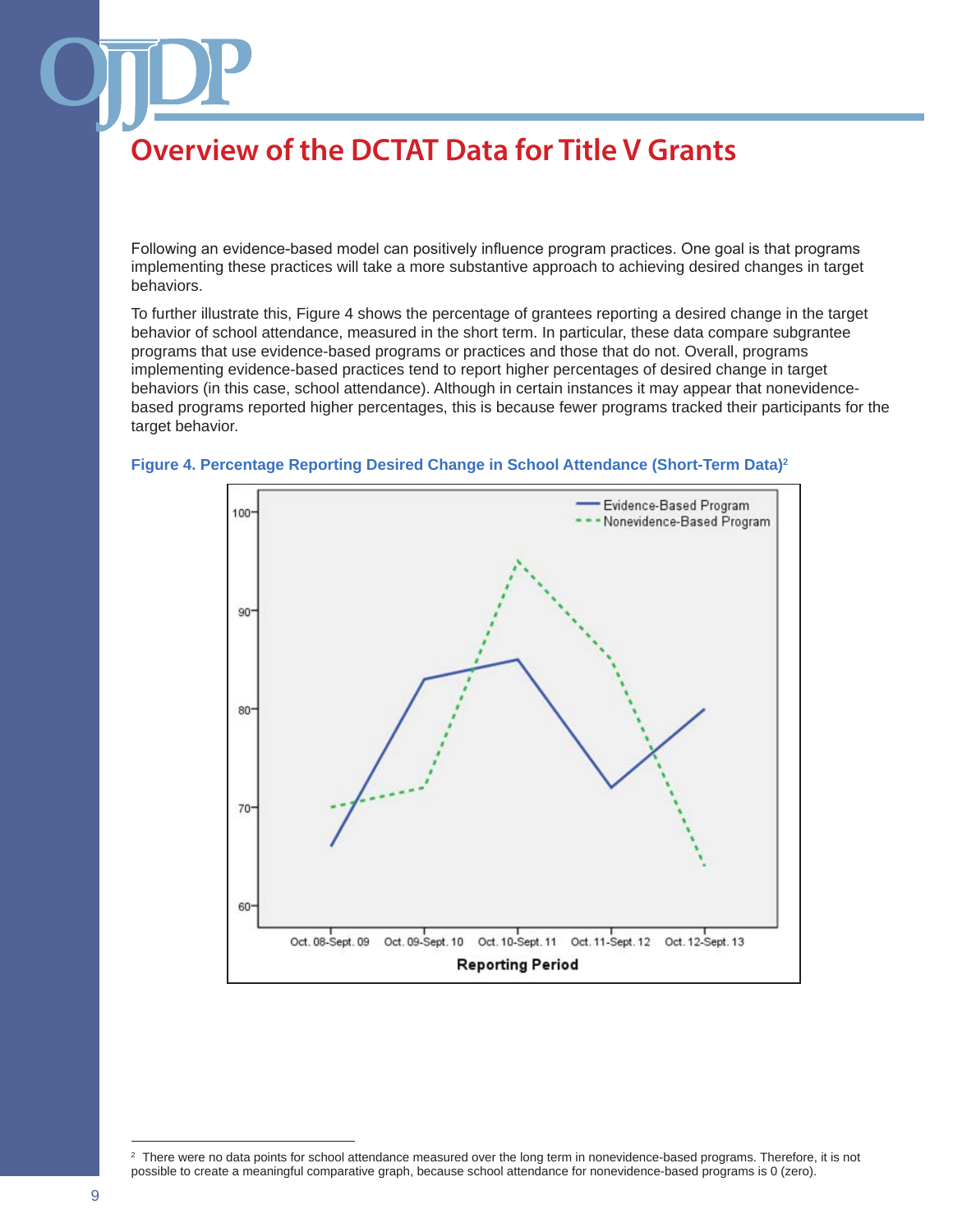### *2.3 Analysis of the Recidivism Measure*

Included in the core measures are reoffending outcomes for youth served by the program. The term *reoffend* (commonly referred to as recidivism) refers to a subsequent new offense. Youth who reoffend are already in the system and are adjudicated for a new delinquent offense. These youth are typically served in intervention programs whose goal is to prevent subsequent offenses.

Recidivism levels among the youth served while in the program (in the short term) were relatively low, at about 5%. A small number of youth who exited the program were tracked for reoffenses 6 months after their exit (*n* = 37), and 4 committed a new offense. Short-term reoffending rates are shown in Table 6 and long-term rates in Table 7.

#### **Table 6. Performance Measures for October 2012–September 2013: Short-Term Reoffending Data**

| <b>Performance Measure</b>                                                                        | <b>Data</b>         |
|---------------------------------------------------------------------------------------------------|---------------------|
| Number of program youth tracked during this reporting period                                      | 566                 |
| Program youth with new arrest or delinquent offense during this reporting period                  | 28                  |
| Number of program youth who were recommitted to juvenile facility during this<br>reporting period | 2                   |
| Number of program youth sentenced to adult prison during this reporting period                    | 0                   |
| Number of youth who received another sentence during this reporting period                        | 19                  |
| Percent of program youth who reoffend during the reporting period (recidivism)                    | 28/566<br>$(4.9\%)$ |

### **Table 7. Performance Measures for October 2012–September 2013: Long-Term Reoffending Data for Youth Exiting Programs 6–12 Months Earlier**

| <b>Performance Measure</b>                                                                                           | <b>Data</b>   |
|----------------------------------------------------------------------------------------------------------------------|---------------|
| Number of program youth who exited the program 6-12 months ago who are<br>being tracked during the reporting period  | 37            |
| Of those tracked, number of program youth who had a new arrest or delinquent<br>offense during this reporting period | 4             |
| Number of program youth who were recommitted to a juvenile facility during this<br>reporting period                  |               |
| Number of program youth who were sentenced to adult prison during this<br>reporting period                           | $\Omega$      |
| Number of youth who received another sentence during this reporting period                                           | 0             |
| Percent of program youth who reoffend during the reporting period (recidivism)                                       | 4/37<br>(11%) |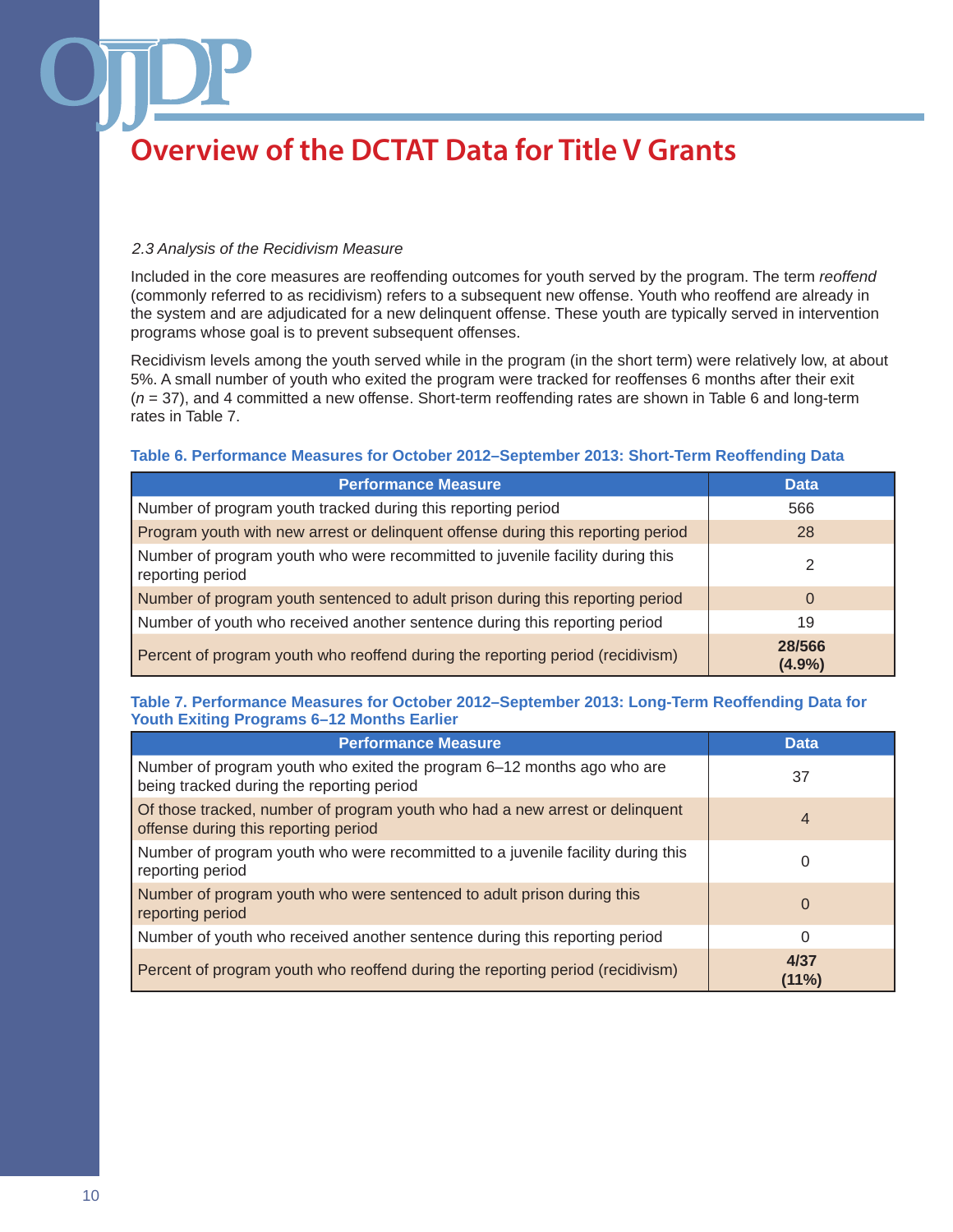#### **3. Narrative Response Data**

#### *3.1 Grant-Related Accomplishments: October 2012–September 2013*

During the October 2012–September 2013 reporting period, grantees were asked to answer 7 questions regarding overall accomplishments and whether barriers had been encountered during that time. The narrative responses provide a story to go with the numeric data each grantee reported. An analysis of these responses revealed various accomplishments encompassing many of the targeted behavioral areas. Here are a few highlights of the accomplishments States achieved through the Title V funding.

Colorado funded 2 communities to implement their 3-year prevention plan. Technical assistance was provided to both communities to help them with their objectives, measurements, and outcomes. One community also received technical assistance in implementing Restorative Justice in schools. Similarly, Idaho funded one community to implement evidence-based delinquency prevention programs.

Illinois reported great achievements in serving their communities with Title V funding, noting that over half of the youth in the program exited successfully. Indiana reported successful programmatic achievements in system improvement. They maintain that the dialogue with law enforcement officers helped disclose not only "perceptions/misperceptions" about the juvenile court system, but also the challenges that some law enforcement officers/agencies face internally in addressing juvenile offenders. These discussions further helped identify some areas of disconnect between law enforcement, community services, and the juvenile court. Further meetings and discussions with service providers helped identify some detention alternatives available to the court system that may be added to a proposed "sanctions grid."

During this reporting period, Maine reported that all aspects of the grant were fully implemented. These included hiring a part-time project manager to oversee school contacts and scheduling, finalizing the arrangement with the Virginia Tech Child Study Center to manage data collection and data analysis, soliciting participation from schools as well as vetting and enlisting them, and providing supervision and coaching to the schools.

### *3.2 Problems/Barriers Encountered: October 2012–September 2013*

Although the grantees had many accomplishments, some also acknowledged barriers that prevented them from achieving program goals. Significant barriers resulted from lack of funding, which has been the primary challenge. Many feared that as their budgets decreased, successful programs would have to be interrupted. One State reported limitations in their funding, because they were found to not be in compliance with two of the four Juvenile Justice Act requirements. Meanwhile, another grantee declared bankruptcy: "Fluctuations in appropriations always present a challenge for planning and sustainability."

Some grantees faced programmatic challenges that they were able to overcome effectively. For example, one grantee noted that the program had a personnel change and is going through a transition period. Another barrier related to lack of parental involvement, because few parents are attending parent meetings. Lack of home Internet access or of adequate computing power are also challenges for many students. Recruiting volunteers for program operation was also a barrier. Church leaders and congregations reported that they already had outreach programs in operation. Transportation presented problems for some participants. However, positive reinforcement came from offering refreshments and adding training times and dates as well as advertised transportation times.

When asked whether OJJDP could help address some of the problems they experienced, only 18% of the grantees  $(n = 10)$  said yes.

States are requesting technical assistance in a number of areas that include sustainability and capacity building, as well as more funding for implementation of programs. Some grantees requested improvements